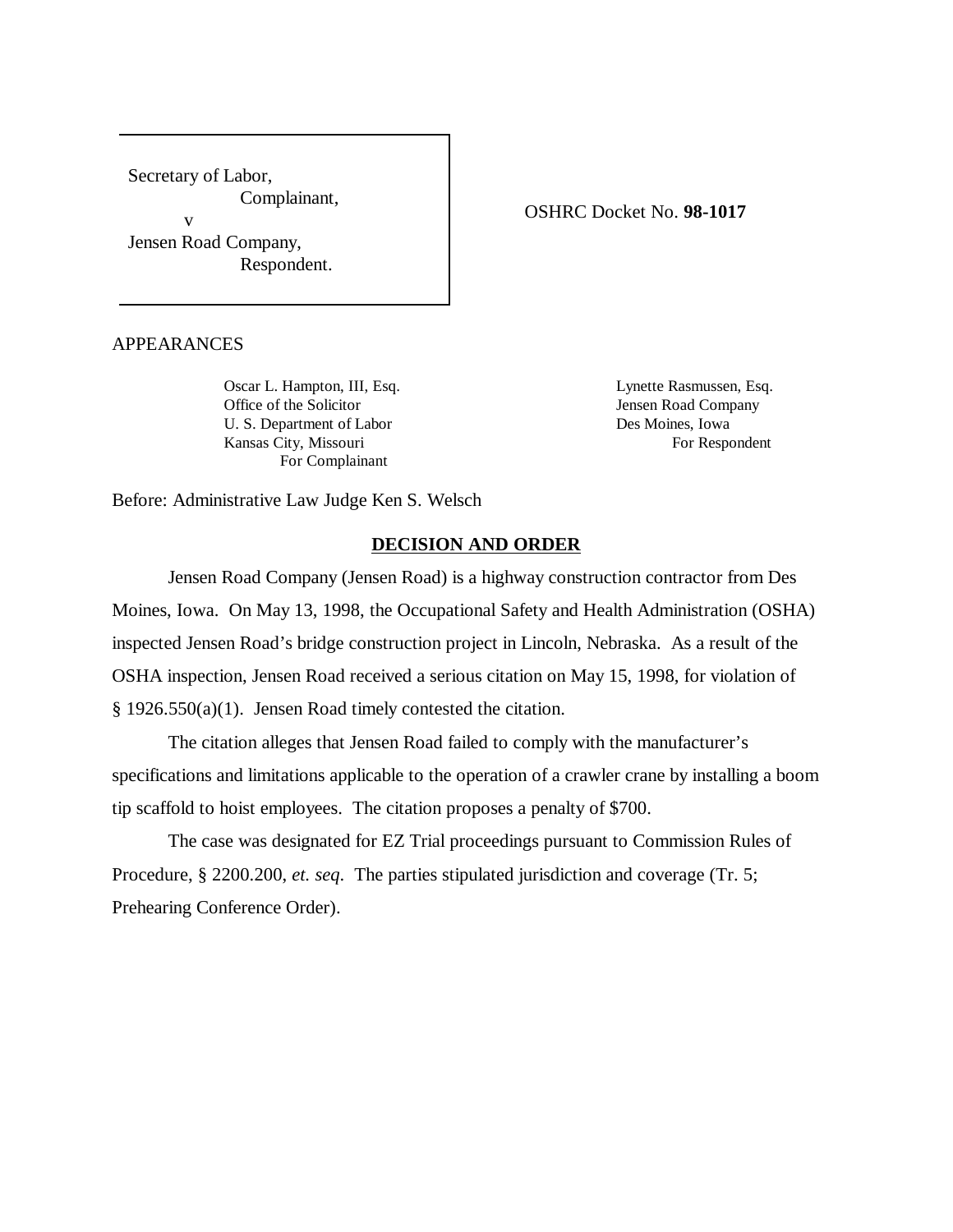### Page Two

The hearing was held in Omaha, Nebraska, on September 3, 1998. The parties filed posthearing statements of position. Jensen Road argues that it complied with  $\S$  1926.550(a)(1), and the crane was suitable for handling a boom tip scaffold.<sup>1</sup> For the reasons stated, the violation of  $§ 1926.550(a)(1)$  is vacated.

### *Background*

From its offices in Des Moines, Iowa, Jensen Road is engaged in the highway construction business (Tr. 198). Jensen Road, in business since the early 1900's, employs approximately 30 employees (Tr. 83). In 1997 Jensen Road contracted to build two bridges in Lincoln, Nebraska. The general contractor was Hawkins Construction. There were approximately 10 Jensen Road employees working on the bridge project (Tr. 199).

To construct the concrete bridge decking, Jensen Road used plywood formwork. After the concrete hardened, a crawler crane with an attached boom tip scaffold was used to assist employees in removing the plywood formwork from underneath the bridge decking (Tr. 54, 200). The bridge was approximately 18 feet above a dry dirt road (Tr. 68, 92).

The boom tip scaffold made by Jensen Road had a metal platform with handrails around the perimeter (Exhs. C-1, R-3; Tr. 49, 166). The scaffold was bolted to the boom of a 50-ton Series 5299 crawler crane manufactured by the American Crane Corporation (Tr. 47, 172).

To remove the plywood formwork, the crane operator lowered the boom to allow two employees to enter the scaffold. The scaffold was then raised into position, parallel to the ground. When positioned underneath the bridge, the two employees removed the plywood formwork. After the employees removed no more than five sheets of plywood, the scaffold was lowered to the ground and the plywood taken off. The process was repeated until the formwork was removed from underneath the bridge (Tr. 170-171).

On May 13, 1998, after receiving a referral complaint alleging that employees were working from a boom tip scaffold, safety compliance officer Douglas Schneider inspected the bridge project located at 180 Project Salt Creek Bridge, Lincoln, Nebraska (Tr. 13, 43). Jensen Road was almost finished with its work on the project (Tr. 72, 199). Compliance officer Schneider did not observe

<sup>&</sup>lt;sup>1</sup> Jensen Road's assertion of a greater hazard defense was withdrawn (Tr. 205)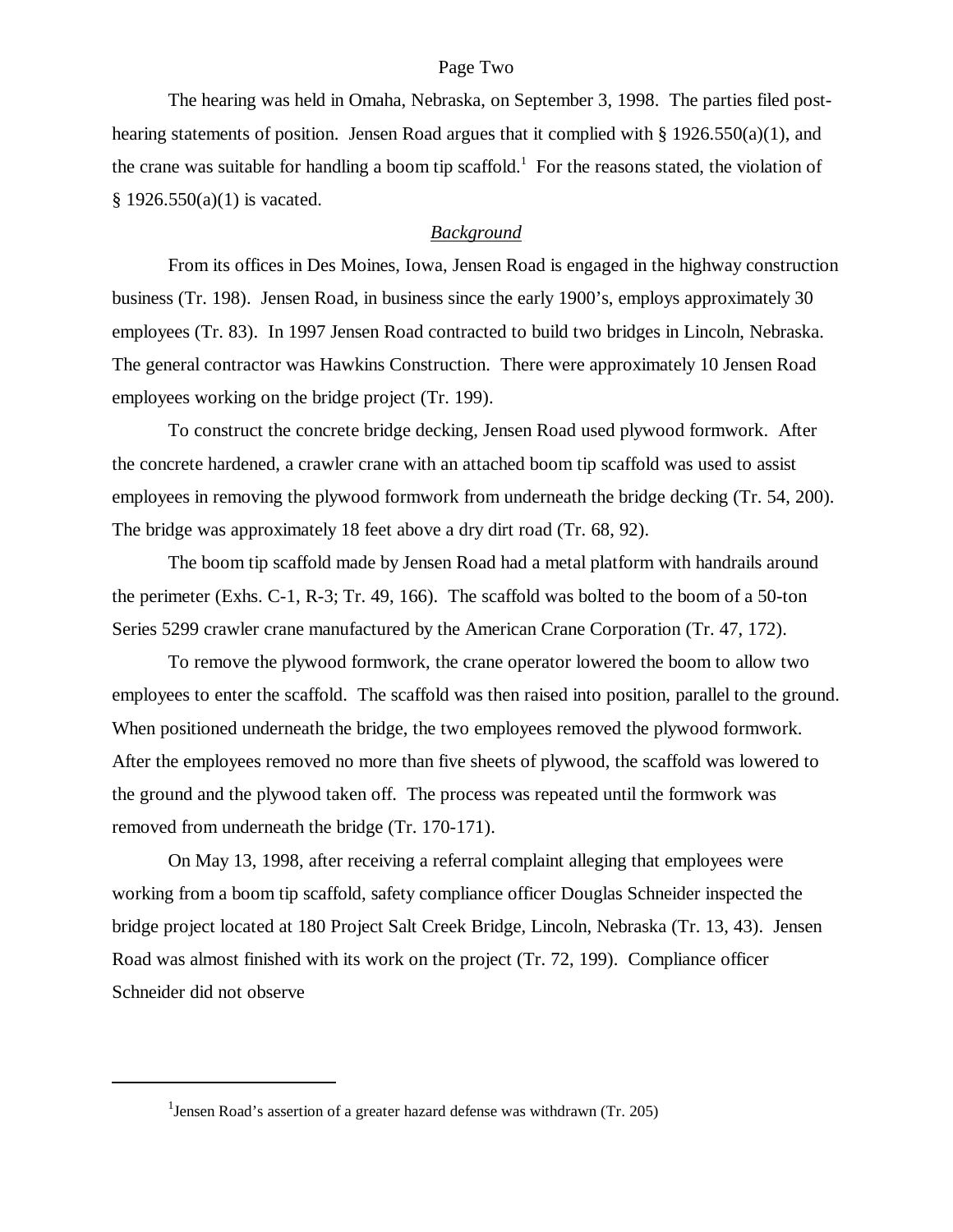## Page Three

the boom tip scaffold in use (Tr. 45). He was told that the scaffold was last used a week prior to the inspection, and its use complied with a 1974 variance<sup>2</sup> from the State of Iowa (Tr. 20-21, 80).

# *Discussion*

The Secretary has the burden of proving a violation.

In order to establish a violation of an occupational safety or health standard, the Secretary has the burden of proving: (a) the applicability of the cited standard, (b) the employer's noncompliance with the standard's terms, (c) employee access to the violative conditions, and (d) the employer's actual or constructive knowledge of the violation (*i.e.,* the employer either knew or, with the exercise of reasonable diligence, could have known, of the violative conditions).

*Atlantic Battery Co.,* 16 BNA OSHC 2131, 2138 (No. 90-1747, 1994).

Jensen Road does not dispute the application of  $\S 1926.550(a)(1)$  to its use of the boom tip scaffold on the crawler crane (Tr. 192). Jensen Road stipulates that if a violation is found, employees were exposed to a hazard by riding in the boom tip scaffold and Jensen Road was aware of the use of the boom tip scaffold at the bridge project (Tr. 5-6; Prehearing Conference Order). Jensen Road constructed the boom tip scaffold and attached it to its crawler crane so that employees could remove the plywood formwork from underneath a bridge deck (Tr. 166, 169). The employees worked at approximately 18 feet above the ground to remove the plywood (Tr. 92).

Jensen Road agrees that the only issue to be determined is whether the terms of

§ 1926.550(a)(1) were violated (Tr. 9; Jensen Road's Written Statement, p. 2).

## Section 1926.550(a)(1)

Section  $1926.550(a)(1)$  requires that:

The employer shall comply with the manufacturer's specifications and limitations applicable to the operation of any and all cranes and derricks. Where manufacturer's specifications are not available, the limitations assigned to the equipment shall be based on the determinations of a qualified engineer competent in this field and such determinations will be appropriately documented and recorded.

<sup>&</sup>lt;sup>2</sup>Iowa is a state plan state pursuant to § 18 of the Occupational Safety and Health Act. Jensen Road does not argue the variance applies to its bridge project in Nebraska. A copy of the Iowa variance was not made part of the record.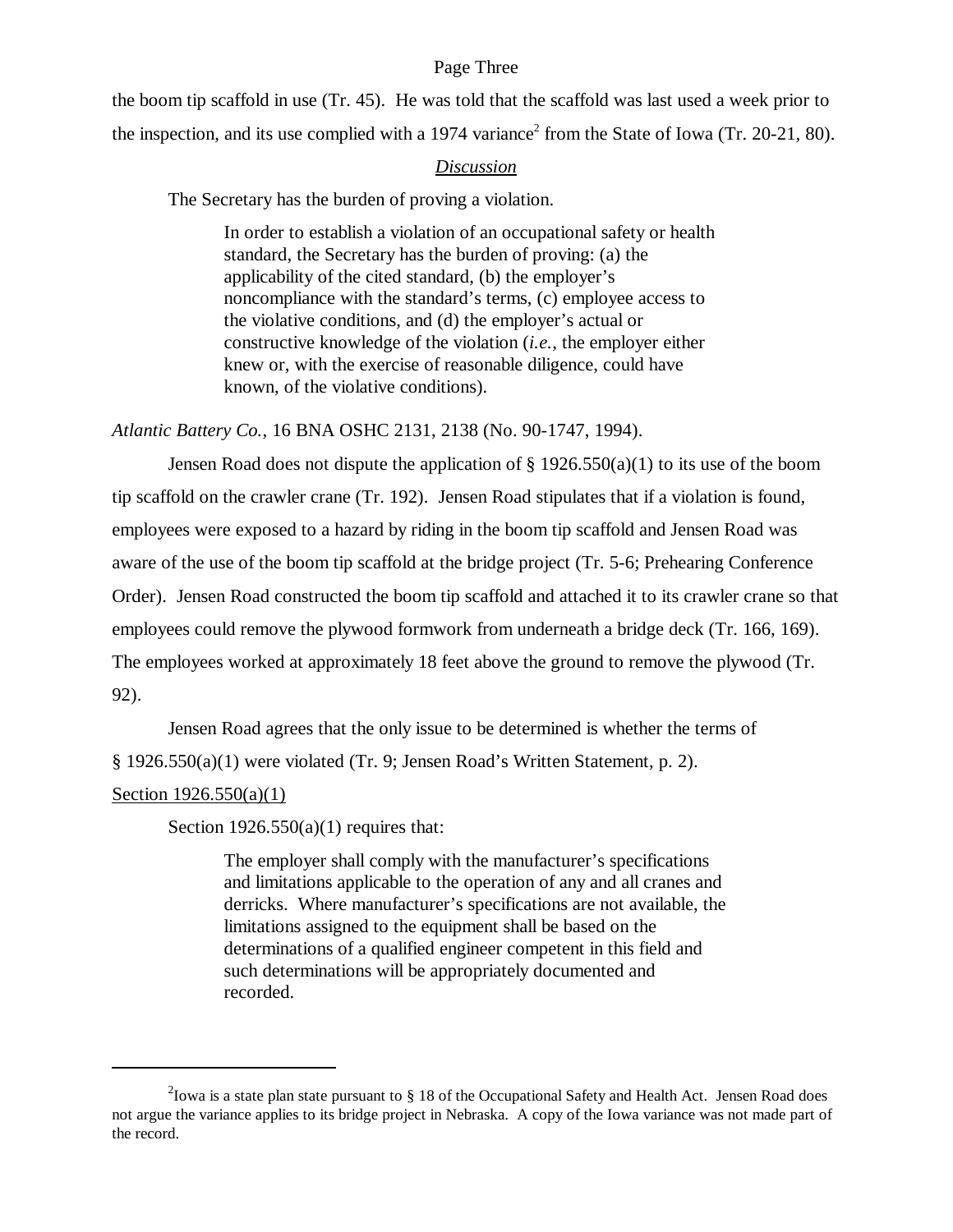## Page Four

Attachments used with cranes shall not exceed the capacity, rating, or scope recommended by the manufacturer.

Section  $1926.550(a)(1)$  requires an employer to comply with the manufacturer's specifications and limitations in the way its crane or derrick is used and maintained. The Secretary asserts that Jensen Road failed to follow the manufacturer's specifications and limitations when it attached a boom tip scaffold to its crawler crane. The boom tip scaffold was made by Jensen Road and was attached for use with a crawler crane manufactured by American Crane Corporation.

Jensen Road argues that it complied with the specifications and limitations of the crane and, as the manufacturer of the boom tip scaffold, its capacity, rating or scope were not exceeded (Tr. 9). Jensen Road also asserts that the third sentence of  $\S 1926.550(a)(1)$  refers to the manufacturer of the attachment and not the manufacturer of the crane.

#### Interpreting  $\S 1926.550(a)(1)$

 A safety standard is generally construed liberally to allow broad coverage in carrying out the congressional intent to provide safe and healthful working conditions. A standard must be interpreted in a reasonable manner consistent with a common sense understanding and viewed in context, not in isolation. Objective criteria, including the knowledge and perceptions of a reasonable person, is used to give the regulation meaning. *American Bridge Company,* 17 BNA OSHC 1169, 1172 (No 92-0959, 1995). The Secretary's reasonable interpretation is entitled to substantial deference.

Section 1926.550 applies to the operation of cranes and derricks. It places a duty on an employer to comply with the crane manufacturer's specifications and limitations applicable to the operation of the crane. If the crane manufacturer's specifications and limitations are not available, only then is an employer permitted to rely on documented limitations determined by a qualified engineer. There is no showing that the crane's specifications and limitations were not available. Kelly Sears, Jensen Road's loss control officer, testified that if a manufacturer of a crane prohibits the use of its crane to hoist personnel and an employer uses the crane to hoist personnel, the employer violated the manufacturer's specifications (Tr. 193).

Jensen Road argues that the last sentence of § 1926.550(a)(1) regarding attachments used with cranes directs an employer not to exceed the capacity, rating, or scope recommended by the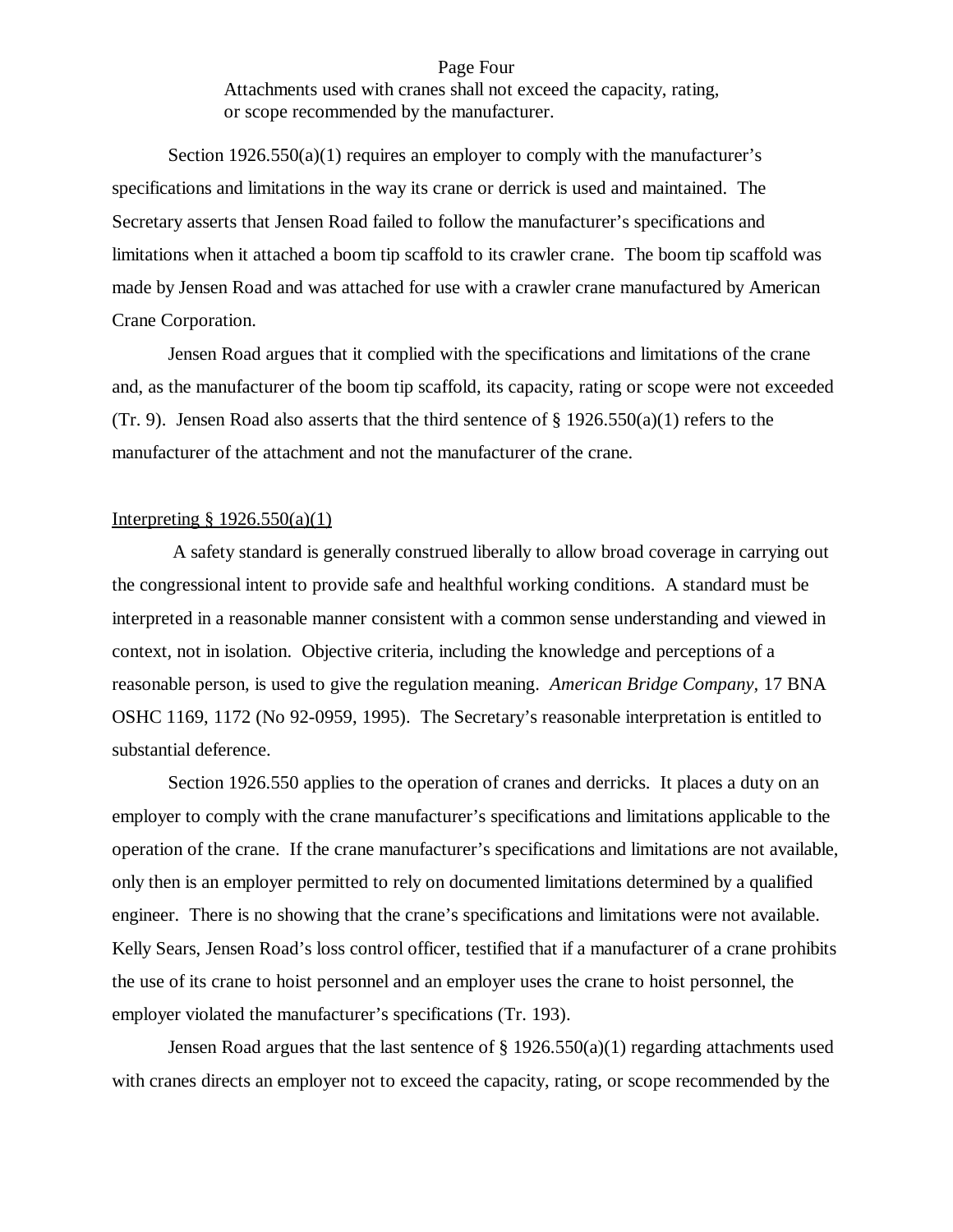#### Page Five

manufacturer of the attachment. Since Jensen Road made the boom tip scaffold, it argues that it did not exceed the scope of the scaffold.

Jensen Road's argument regarding the standard's third sentence is misplaced. The Secretary does not argue that the capacity, rating or scope of the boom tip scaffold was exceeded.<sup>3</sup> The term "manufacturer" is used three times in § 1926.550(a)(1). The standard does not define manufacturer. However, the first two times the term "manufacturer" is used, it clearly refers to the manufacturer of the crane. Even if the third sentence refers to the manufacturer of the attachment, the standard read as a whole also requires that the attachment such as the boom tip scaffold comply with the "specifications and limitations" of the crane. For the purposes of this decision, it is not necessary to interpret the third sentence and decide whether "manufacturer" refers to the crane manufacturer or the attachment manufacturer. Although the scaffold made by Jensen Road did not exceed the scaffold's "capacity, rating or scope," Jensen Road is not relieved of ensuring that the scaffold complied with the specifications and limitations set for the crawler crane by the crane's manufacturer, American Crane Corporation.

#### Compliance with  $§ 1926.550(a)(1)$

The Secretary asserts that the use of the boom tip scaffold is not permitted by the crane manufacturer, American Crane Corporation. The parties agree that the primary purpose of a crawler crane is material handling (Tr. 28, 100). To show that the crawler crane is not to be used to hoist personnel, the Secretary offers two notices from American Crane Corporation.<sup>4</sup>

The first notice, dated August 23, 1993, is a "typical" letter sent by American Crane, presumably to customers or distributors of its cranes regarding the use of the boom tip scaffold (Tr. 24-25). The letter is not addressed or signed. It appears to originate from the service department. The letter states in part that "the use of such a device [boom tip scaffold] is not the

 $3H_3$  However, the record shows that the boom tip scaffold used by Jensen Road did not meet the design specifications for a boom tip scaffold as outlined by John Hart Engineering in 1974. Sears testified that the stop switch used to prevent employees from being crushed by the underside of the bridge was not on the scaffold and had not been affixed to the scaffold while it was used on the bridge project (Tr. 183-185). Sears agreed that the scaffold did not comply with the 1974 Iowa variance (Tr. 186).

<sup>4</sup> The notices were admitted into evidence despite inadequate authentication. *See John H. Quinlan, d/b/a Quinlan Enterprises,* 1994 CCH OSHD ¶ 30,422 (No. 93-817, 1994). The rules of evidence do not apply to EZ trial proceedings. However, to avoid prejudice, the record was left open for Jensen Road to supplement the record with information challenging the notices (Tr. 204, *see* Rule 803(24), Fed. R. Evid). After the hearing, Jensen Road decided not to supplement the record (Order dated Sept. 16, 1998).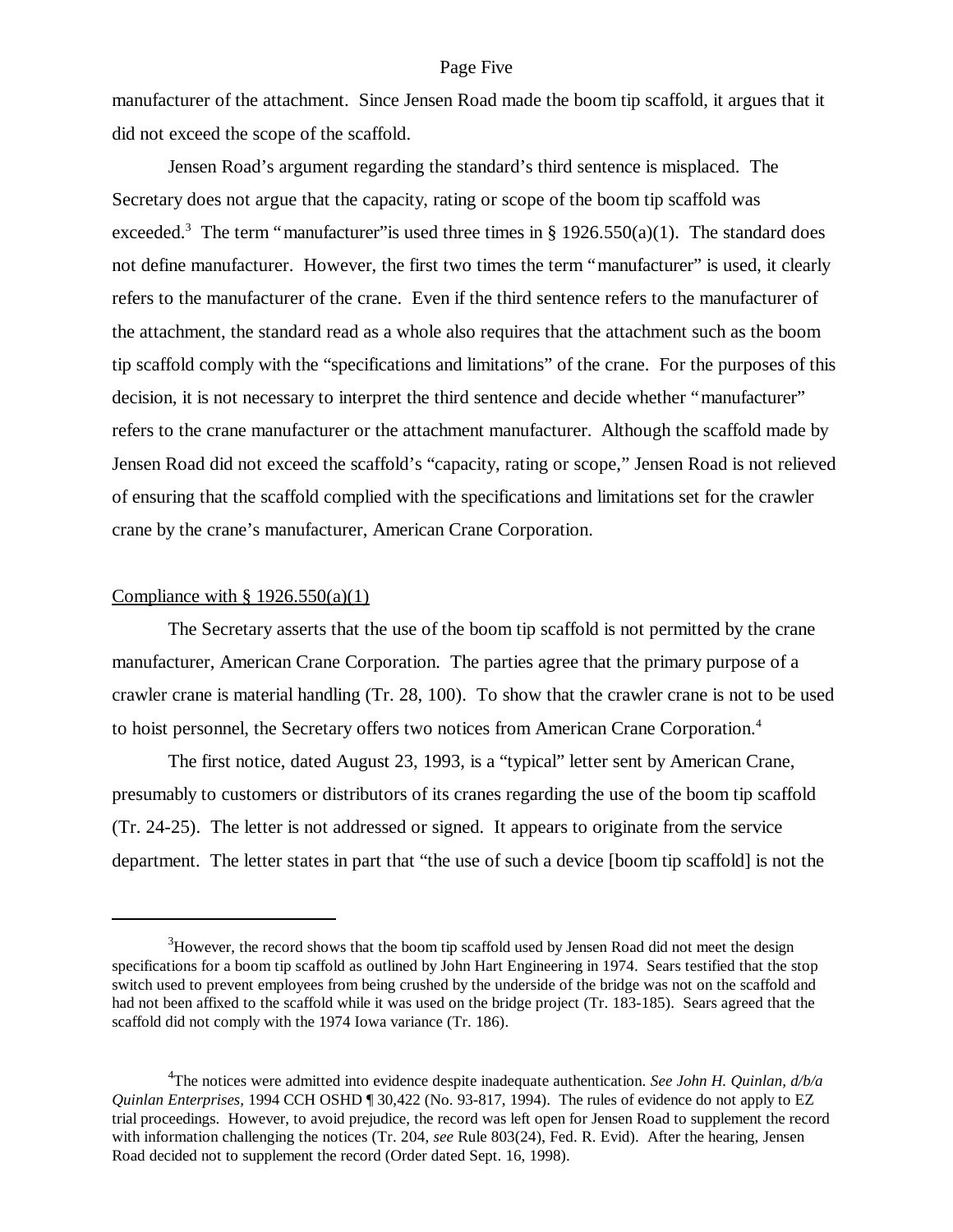### Page Six

intended purpose of a crane; therefore, it is not within our scope of authority to approve or disapprove of its use" (Exh. C-2). The letter concludes that "American Crane does not accept any liability derived from use of the crane with the boom tip scaffold."

The second notice, identified as Customer Service Bulletin No. 265, dated July 22, 1991, (Exh. C-4) states in part:

#### **WARNING!**

This machine (crawler, truck, wagon and pedestal cranes) is not intended to be used as a personnel hoist! If such use is allowed by local, state or federal regulations, the owner or user is responsible for complying with such regulations and any other applicable requirements.

The warning, however, also advises the user, if the crane is used to hoist personnel, to modify or equip the crane with an over hoisting device and a single lever control.

There is no evidence that Jensen Road received or was aware of either notice. Also, there is no showing that either notice specifically related to the Series 5299 crawler crane used by Jensen Road or that Jensen Road failed to make the recommended modifications to the crawler crane.

In addition to the notices, the compliance officer testified to his conversations with Don Albert, chief engineer of American Crane Corporation (Tr. 23). Albert told the compliance officer that "he never approved one for the use of their type of equipment that he was aware of"' (Tr. 63). The statement by Albert is hearsay and not given weight. His alleged statement is vague and ambiguous. It is unclear whether Albert had the authority or responsibility for approving the use of boom tip scaffolds. Albert was not called to testify or his affidavit offered into the record. Also, the compliance officer concedes that Albert's statement is not consistent with the letter of August 23, 1993 (Exh. C-2; Tr. 62).

Based on a review of the notices and statement of Albert, the Secretary fails to show by a preponderance of the evidence that the boom tip scaffold was not within American Crane Corporation's specifications and limitations for use of the crawler crane Series 5299. The Secretary has the burden of proving that the terms of the standard were violated.

The two notices, if read as a whole, are ambiguous and are subject to different reasonable interpretations. Although stating that its crane is not intended to be used as a personnel hoist, it appears that American Crane does recognize the use. The notices recommend modifications to be made for hoisting personnel. It was not shown which specifications and limitations were not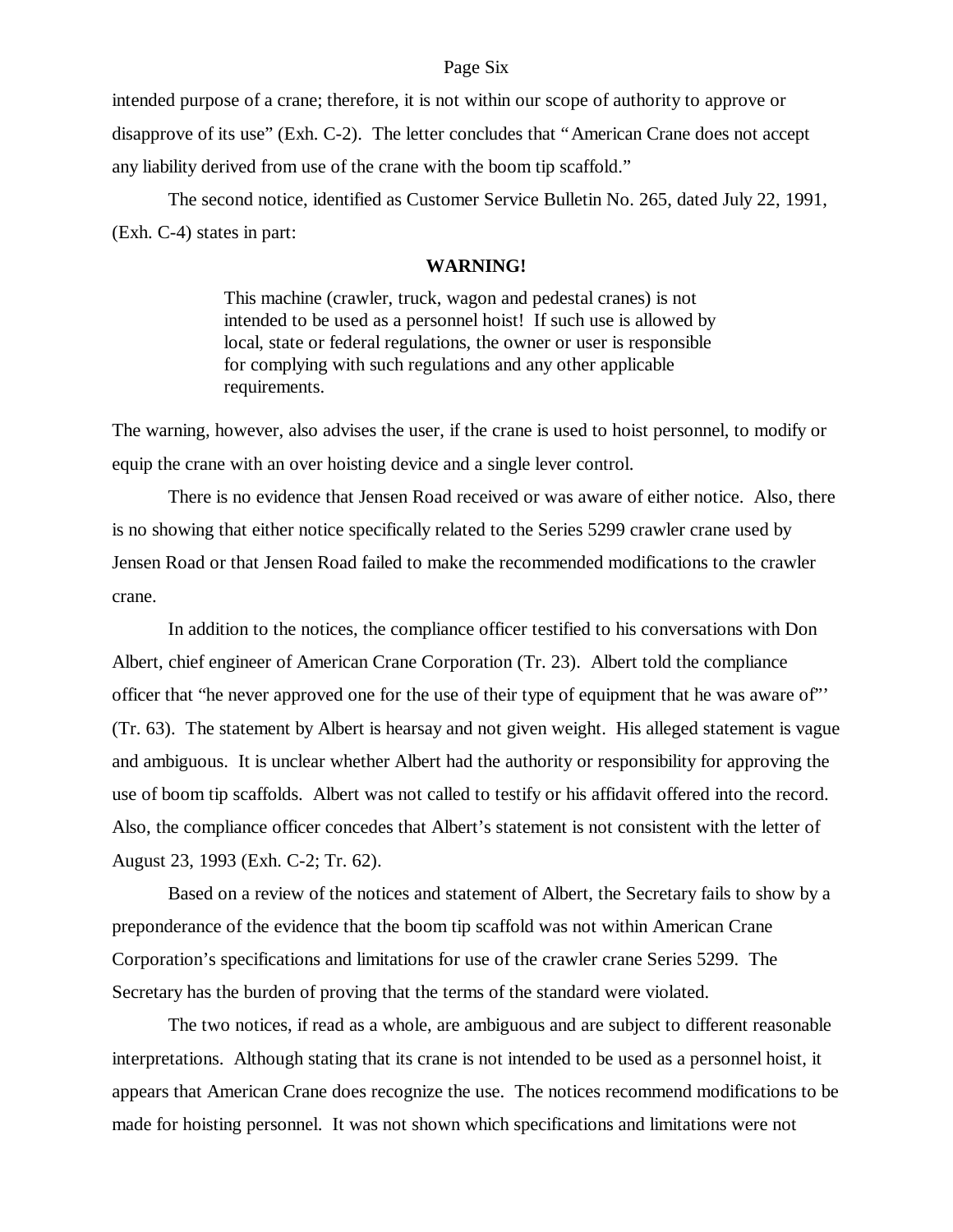#### Page Seven

complied with by Jensen Road. The manufacturer's manual was not offered to show the crane's specifications and limitations.

The record is unclear whether American Crane prohibits the use of the crawler crane for hoisting personnel by a boom tip scaffold. American Crane advises against the use of its crane to hoist personnel unless the cranes are specifically modified to ensure the safety of the employees. There is no showing that the crane used by Jensen Road was not so modified. The standard does not require an employer to obtain the approval of the manufacturer. It requires that the employer comply with the manufacturer's specifications and limitations.

The two notices from American Crane Corporation do not specifically refer to the Series 5299 crawler crane used by Jensen Road in 1998. The notices were dated in 1991 and 1993 and do not identify the crane. It was not established that the notices still applied in 1998. The notices by American Crane Corporation appear not to prohibit the use of the boom tip scaffold. In the August 23, 1993, letter (Exh. C-2), American Crane states:

> [I]t is our opinion that the attachment [boom tip scaffold] arrangement as shown in the photos you have supplied will not cause any damage to the crane boom itself which would render it unfit for future lifting crane service. It is not possible for us to comment on the stability margins or strength margins of cranes as they relate to the requirements for the type of equipment which you have proposed. (Exh. C-2)

Similarly, the 1991 warning notice from American Crane Corporation also suggests modifications to the crane to make it suitable for hoisting personnel (Exh. C-4). It cautions customers that "the total weight of the lifted load (including personnel) shall not exceed 50% of the crane rating with the machine equipped as above." By entering into a discussion of the specifics of the scaffold and the capacity of the crane, it is unclear whether American Crane is recognizing the use of a boom tip scaffold within the crane's scope of operation. American Crane's restrictive language relating to liability is limited to not accepting responsibility and not to the design specifications and limitations of the crane.

The Secretary does not dispute that the 50-ton crawler crane was capable of supporting the boom tip scaffold (Tr. 8). There is no argument that the boom tip scaffold's capacity and rating were exceeded. The compliance officer acknowledges that he did not inspect the boom tip scaffold by measuring its component parts or examining its physical appearance (Tr. 45-46, 49). At the time of the inspection, the compliance officer also did not know the size of the crane and did not ask about